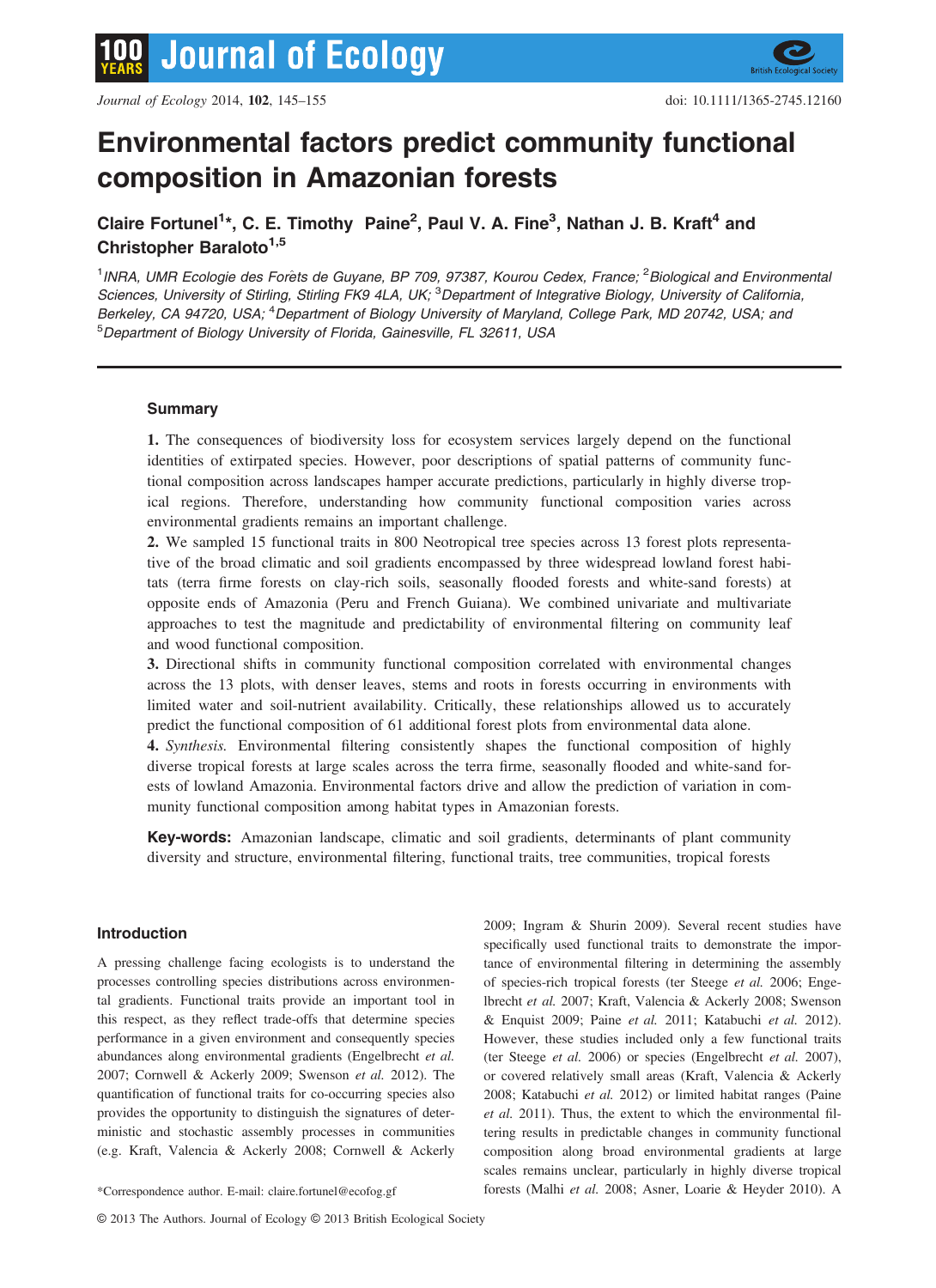better understanding of this issue is critical to improve predictions of the response of community functional composition and associated ecosystem functioning to global change (Lavergne et al. 2010; Reu et al. 2011).

Recent investigations into woody plant strategies in Amazonian rain forests have identified two orthogonal axes of functional trade-offs: the 'leaf economics spectrum', opposing leaves with high specific leaf area (SLA) and nutrient concentrations against thick, tough and dense leaves with high C : N ratio (sensu Wright et al. 2004), and the 'wood economics spectrum', opposing dense wood against wood with high water content and thick bark (Baraloto et al. 2010b). Woody plants can optimize their survival and growth across environmental gradients by investing differentially in leaf and wood tissues. For instance, SLA relates to resource acquisition, to water regulation (Reich, Walters & Ellsworth 1997; Wright et al. 2004), and to defence against herbivores and pathogens (Agrawal & Fishbein 2006), whereas wood density relates to hydraulic conductivity from roots to stems and to defence against both physical hazards and natural enemies (Chave et al. 2009). Thus, integrating leaf and wood trait axes to define functional strategies provides a measure of 'wholeplant' response to environmental changes for woody plants (Fortunel, Fine & Baraloto 2012).

Here, we investigate changes in leaf and wood strategies across broad environmental gradients in lowland Amazonian forests to test the magnitude and the predictability of environmental filtering on community assembly. We combine univariate and multivariate approaches to study whether environmental filters have convergent or divergent effects on leaf and wood strategies. We focus on the three most common lowland forest habitats of tropical South America: terra firme forests on clay-rich soils, seasonally flooded forests and

white-sand forests that cover, respectively, around 90%, 7% and 3% of lowland Amazonian forests, respectively (ter Steege et al. 2000). These habitats span broad gradients of resource availability (i.e. light, soil nitrogen and phosphorus), herbivory, drought and flooding (Baraloto et al. 2011). We measured 15 leaf and wood traits in 800 tree species in 13 forest plots that represent the range of environmental variation found in a network of 74 forest plots covering  $180,000 \text{ km}^2$ of terra firme, seasonally flooded and white-sand forests in French Guiana and Peru (Fig. 1). These two regions cover the gradient of soil fertility, seasonality and forest structure found in lowland Amazonian forests (Baraloto et al. 2011) and therefore allow to test the generality of environmental filtering among habitats across the Amazonian landscape.

If environmental conditions strongly filter species among the three studied habitats, we expect directional shifts in mean trait values among habitats and reductions in the range and variance of traits at the community level (ter Steege et al. 2006; Engelbrecht et al. 2007; Kraft, Valencia & Ackerly 2008). We can test for deviations from a purely stochastic model of community assembly by comparing the values of these statistics in observed communities against those expected under a null model of community assembly that does not include environmental filtering. We further test hypotheses related to the differences among habitats. Amazonian terra firme forests have relatively poor soils compared with soils outside the Amazon basin (Huston 2012; Quesada et al. 2012), but are more fertile than white-sand forests. Terra firme forests experience neither extreme drought nor flooding and exhibit a high density of large stems (Baraloto et al. 2011), generating strong competition among plant species for light and nutrients, as seen in temperate vegetation (Tilman 1990; Craine 2005). Thus, we predict shifts towards lower wood



Decreasing soil fertility and clay content (PCA axis 1: 27.75%)

Fig. 1. Position of the 74 plots in multivariate space following principal space following components analysis (PCA), defined by soil fertility and texture (PCA axis 1) and climate and forest structure (PCA axis 2). The first three axes of the PCA account for 62.75% of the total variation among plots. Details on environmental factors can be found in Baraloto et al. (2011). Squares indicate Peruvian plots, circles indicate French Guianan plots. Colours indicate habitat type (blue: seasonally flooded, red: terra firme, yellow: white sand). Larger symbols indicate the 13 plots where traits were measured; smaller symbols indicate the other 61 plots of the network. The inset shows a map of the Amazon region, illustrating the seven studied zones that cover  $180,000 \text{ km}^2$  in Peru and French Guiana. Within each zone, 2–6 plots were established in each of the three habitat types.

© 2013 The Authors. Journal of Ecology © 2013 British Ecological Society, Journal of Ecology, 102, 145-155

80%)

and forest basal area (PCA axis 2:

Decreasing dry season length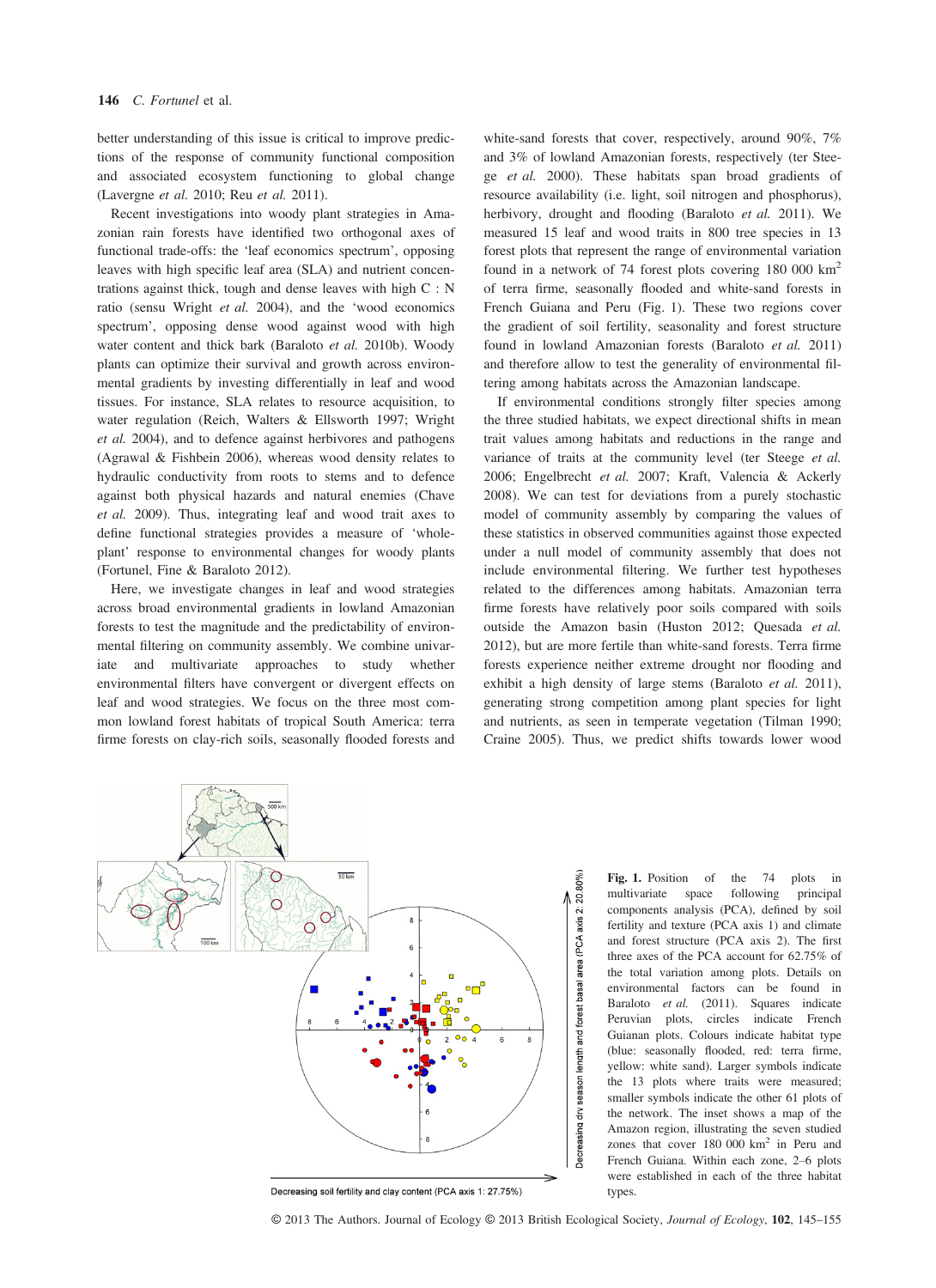density and greater SLA (Muller-Landau 2004; Wright et al. 2006; Liu et al. 2012). Seasonally flooded forests have relatively fertile soils compared with terra firme forests (Baraloto et al. 2011) and a year-round high water availability which favours greater hydraulic conductivity from roots to stems and does not constrain foliar transpiration (Parolin 2001). However, flooding can drastically change nutrient availability as well as oxygen levels and reduce plant growth (Parolin et al. 2004). Thus, we expect shifts towards even lower wood density and greater SLA in seasonally flooded forests compared with terra firme forests (Kraft, Valencia & Ackerly 2008). Seasonally flooded forests in the Amazon basin include varzea (whitewater-flooded forest with relatively rich soils) and igapo (blackwater-flooded forests with relatively poor soils); thus, we expect shifts in trait values to be greater in varzea than in igapo. Finally, white-sand forests are characterized by infertile soils supporting a low density of large stems (Baraloto et al. 2011). The herbivory costs to plants are greater in white-sand forests because the low soil resource availability makes tissue replacement more difficult (Fine et al. 2006), and frequent droughts increase the risk of cavitation (Chave et al. 2009). Thus, in white-sand forests, we predict shifts towards greater wood density and lower SLA.

Finally, if environmental filtering drives consistent shifts in community functional composition, we can test whether the relationships between environmental factors and community functional composition can be used to attempt a predictive landscape-scale analysis. Previous studies found that plant functional types responded predictably to changes in environmental conditions, such as soil resources or climate (e.g. Chapin et al. 1996; Berry & Roderick 2002), but plant functional types determined in one ecosystem often failed when applied in other ecosystems (Keith et al. 2007; Harrison et al. 2010). Using plant functional traits to address this issue represents a more promising approach (Suding & Goldstein 2008; Ordonez et al. 2009; Webb et al. 2010), though predicting community functional composition via trait-based environmental filtering remains an important challenge (Lebrija-Trejos et al. 2010; Laughlin et al. 2011; Liu et al. 2012). In this contribution, we examine whether abiotic and biotic environmental factors can predict community functional composition in lowland Amazonian forests. Specifically, we test (i) whether functional similarity between communities decreases with increasing environmental dissimilarity between plots in both studied regions (Swenson, Anglada-Cordero & Barone 2010); and (ii) whether community functional composition can be accurately predicted from environmental descriptions in the 61 additional forest plots of our network, in the absence of data on species taxonomy or traits.

#### Materials and methods

#### DATA COLLECTION

We established a network of 74 plots in French Guiana and Loreto, Peru, located in terra firme clay, seasonally flooded and white-sand forests (Fig. 1). Seasonally flooded forests in French Guiana and at Porvenir in Peru are igapo (blackwater-flooded forests with relatively poor soils), whereas seasonally flooded forests at Jenaro Herrera in Peru are varzea (whitewater-flooded forest with relatively rich soils). Our plot sample method represents a further modification of the Phillips *et al.* (2003) modified Gentry plots: our protocol aggregates 10  $10 \times 50$  m transects within a 2-ha area (Baraloto *et al.* 2011, 2013). In these, 74 plots we recorded (i) botanical identity for all trees > 2.5 cm diameter at 1.3 m height (DBH), standardizing taxonomy across regions with project-specific vouchers referenced to the Missouri Botanical Gardens herbarium; and (ii) environmental factors describing climate (mean annual rainfall and dry season length), soil (texture and chemistry) and forest structure (mean basal area, height, DBH and density of stems in three classes: 2.5–10 cm DBH, 10–30 cm DBH and  $>$  30 cm DBH) (Baraloto *et al.* 2011). In our study, climate data were determined at fine spatial and temporal scales allowing precise calculation of the dry season index, which global data bases such as WorldClim (www.worldclim.org) could not provide (Wagner et al. 2011). Forest structure factors were taken here as proxies of the environmental conditions because they may indicate some community processes such as competition for resources. For instance, a high mean basal area or DBH is associated with a high competition for light (Coates, Lilles & Astrup 2013). A principal component analysis (PCA) on all 21 environmental factors across the 74 plots defined a first gradient (PCA axis 1) of decreasing soil fertility and clay content and a second gradient (PCA axis 2) of decreasing dry season length and forest basal area and diameter at breast height (Fig. 1).

We selected 13 plots representative of the gradients of environmental conditions and floristic composition found in the network (Fig. 1), and measured 15 leaf and wood traits (Table 1) on one individual per species in each plot (Baraloto et al. 2010a), representing 1080 individuals and 800 species (see Tables S1 and S2 in Supporting Information). For each species in each plot, we chose the stem nearest to 5 cm DBH, to standardize trait measures for the majority of taxa to understorey light conditions and the small tree stage. Hence, we did not investigate ontogenetic effects on plant functional traits. Palm species were excluded from this study because of the unfeasibility to measure stem wood specific gravity (WSG), that is, the density of wood relative to the density of water (Williamson & Wiemann 2010). The 15 leaf and wood traits defined two orthogonal axes of functional trade-offs: a first axis defined by leaf traits, corresponding to a 'leaf economics spectrum', and a second axis defined by covarying stem and woody root traits, corresponding to a 'wood economics spectrum' (see Fig. 3 in Fortunel, Fine & Baraloto 2012).

#### DATA ANALYSES

Our first analysis tested the extent to which community functional composition is filtered among habitats. To answer this, we separated plots from French Guiana and Peru to run both univariate and multivariate approaches, considering a regional pool of species from within each country. First, we used univariate tests on each trait considered alone, taking the community mean, range and variance for each of 15 traits in each of 13 plots. Because range is sensitive to the two extreme trait values in the community, we calculated range as the difference between the 10th and 90th percentiles of trait values in the community. To disentangle the effect of differences in abundance between common and rare species, we calculated the trait statistics (i) using species presence–absence and (ii) by weighting by species abundances in the corresponding community (Cingolani et al. 2007; Lavorel et al. 2008). We chose to weight by species abundances rather than their basal area because our focus was to study the effect of environmental filtering on community composition rather than ecosystem-level processes. To evaluate the magnitude of environmental filtering on indi-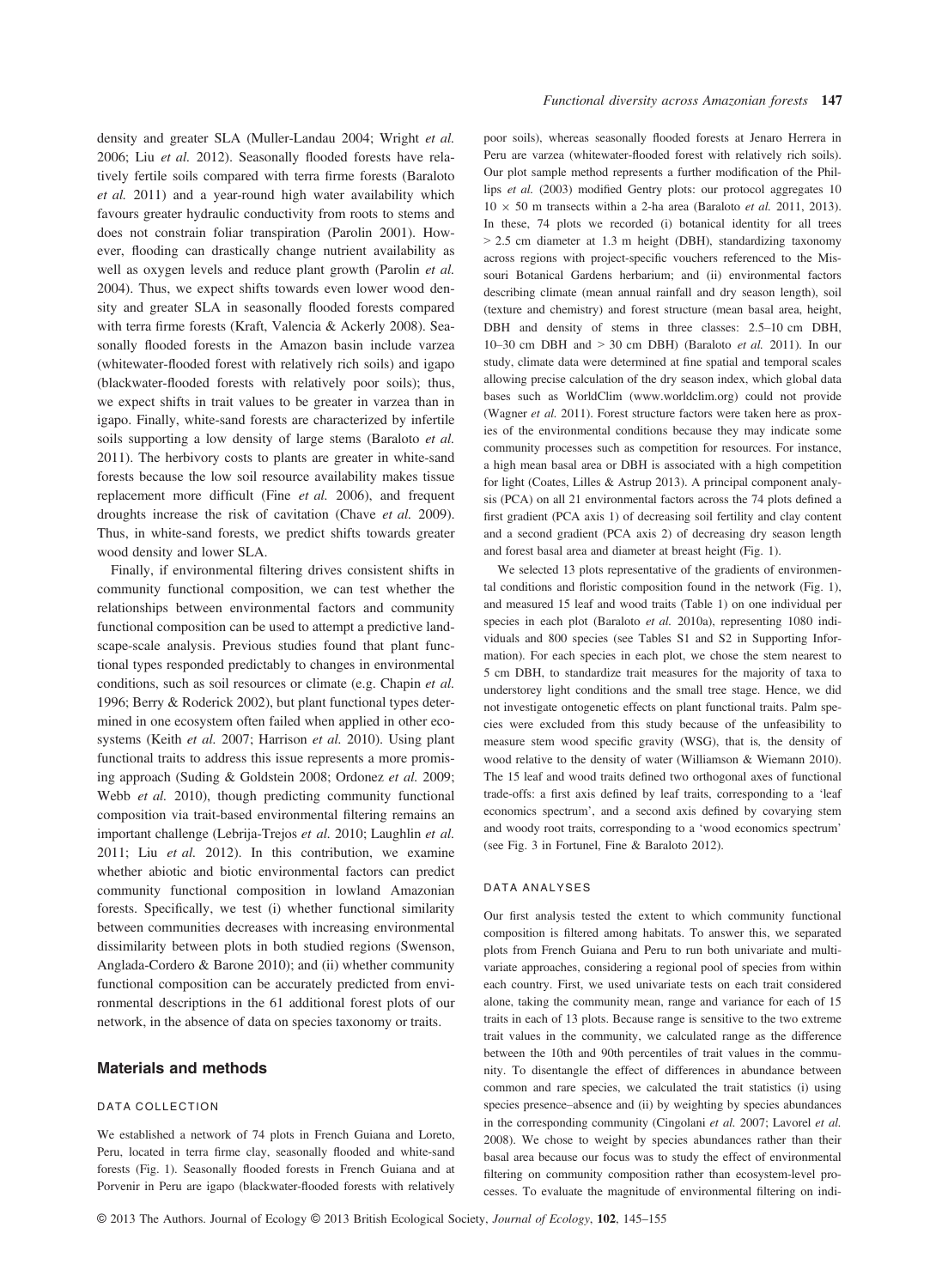| Trait                              | Abbreviation | Ĕ                           | Mean                  | Range              | Group | Strategy                         | References                                              |
|------------------------------------|--------------|-----------------------------|-----------------------|--------------------|-------|----------------------------------|---------------------------------------------------------|
| aminar thickness                   | Lthick       |                             | $\overline{21}$       | [0.07, 0.85]       | Leaf  | Resource capture and defence     | Niinemets (1999)                                        |
| aminar toughness                   | Ltough       |                             | $-46$                 | [0.29, 5]          | Leaf  | Resource capture and defence     | Agrawal & Fishbein (2006); Onoda et al. (2011)          |
| Leaf tissue density                |              | $g \text{ cm}^{-3}$         | $0.42$<br>13.76       | [0.064, 2.12]      | Leaf  | Resource capture and defence     | Niinemets (1999); Kitajima & Poorter (2010)             |
| Specific leaf area                 | <b>SLA</b>   | $\frac{m^2 k g^{-1}}{cm^2}$ |                       | 1.98, 50.95]       | Leaf  | Resource capture and defence     | Reich, Walters & Ellsworth (1997); Wright et al. (2004) |
| Leaf area                          |              |                             | 48<br>103             | [0.11, 1537.36]    | Leaf  | Resource capture                 | Wright et al. $(2007)$                                  |
| Foliar carbon                      | SC           | $c g g^{-1}$                | 47.34                 | [33.89, 67.67]     | Leaf  | Resource capture and defence     | Chaturvedi, Raghubanshi & Singh (2011)                  |
| Foliar nitrogen                    | LNC          |                             | 2.15                  | [0.73, 8.04]       | Leaf  | Resource capture                 | Reich, Walters & Ellsworth (1997)                       |
| Foliar phosphorus                  | LPC          |                             | 0.08                  | [0.004, 0.33]      | Leaf  | Resource capture                 | Chaturvedi, Raghubanshi & Singh (2011)                  |
| Foliar potassium                   | LKC          |                             | 0.69                  | [0.11, 3.60]       | Leaf  | Resource capture                 | Wright et al. (2005)                                    |
| Foliar C: N ratio                  | LC.N         |                             | 24.76                 | [5.96, 66.68]      | Leaf  | Resource capture and defence     | Agrawal & Fishbein (2006)                               |
| Foliar <sup>13</sup> C composition | L13C         |                             | $-33.78$              | $[-38.25, -28.66]$ | Leaf  | Resource capture                 | Farquhar, Ehleringer & Hubick (1989)                    |
| Laminar total chlorophyll          | LСhl         | $\mu\text{g mm}^{-2}$       | $\overline{8}$<br>67. | [13.20, 132.17]    | Leaf  | Resource capture                 | Chaturvedi, Raghubanshi & Singh (2011)                  |
| Trunk bark thickness               | Bark thick   | mm                          | 0.03                  | $[-2.14, 5.94]$    | Wood  | Transport, structure and defence | Paine et al. (2010); Brando et al. (2012)               |
| Stem wood specific gravity         | Stem WSG     | No unit                     | 59                    | [0.21, 1.12]       | Wood  | Transport, structure and defence | Chave et al. $(2009)$                                   |
| Root wood specific gravity         | Root WSG     | No unit                     | 58.                   | [0.19, 0.92]       | Wood  | Transport, structure and defence | Chave et al. $(2009)$                                   |
|                                    |              |                             |                       |                    |       |                                  |                                                         |

Values for trunk bark thickness are the residuals of a linear regression between trunk bark thickness and diameter at breast height for all 1079 individuals. Values for trunk bark thickness are the residuals of a linear regression between trunk bark thickness and diameter at breast height for all 1079 individuals. vidual traits, we compared the observed statistics of each trait in each plot to its predicted distribution under the null hypothesis of no association between habitat and traits. We generated the null expectation for each plot by creating 999 random communities with an equal number of individuals drawn from the regional species pool (French Guiana or Peru, respectively), irrespective of their traits, weighing by species local abundances when included in the community statistics (Kraft, Valencia & Ackerly 2008). We tested the strength and direction of habitat filtering by comparing the observed statistics with the 95% confidence interval of the random communities.

To account for the multidimensional nature of plant strategies (Baraloto et al. 2010b), we developed a multitrait approach that takes into account the correlations among functional traits. Our approach builds upon the technique of convex hull volumes, which are multivariate ranges typically used to test for the effects of habitat filtering (Cornwell, Schwilk & Ackerly 2006). By definition, ranges and convex hulls are very sensitive to outliers, and they provide no information about the distribution of values between the extremes. Here, we improve upon the convex hull approach using a kernel density estimate to calculate the density of trait values in multivariate space. For each of the 13 plots, we constructed a two-dimensional binned kernel density using two axes of trait variation: SLA and stem wood specific gravity (Stem WSG). These traits were selected because of their interpretability and their strong correlations with the leaf and wood economics spectra, respectively (Poorter et al. 2008; Baraloto et al. 2010b; Wright et al. 2010). We refer to these multivariate descriptors of functional composition as 'trait clouds'. Similar to the univariate approach described above, we calculated trait clouds using (i) species relative abundances and (ii) species presence–absence. We used the trait cloud overlaps as an index of the functional similarity between two plots in each region. Trait cloud overlap, as an index of similarity between two communities, is a measure between two groups, hence the use of pairwise comparisons in the subsequent analyses. To test for shifts in trait clouds between habitats due to environmental filtering, we compared the observed trait cloud overlaps between plot pairs in each region to their predicted distributions under the null hypothesis. The null expectation for each plot pair in each region was generated in the same way as specified for the univariate tests. If the observed overlap was less than the fifth percentile of expected overlaps, we concluded that there was significant multivariate environmental filtering.

To test the correlations between functional and environmental dissimilarity, we performed Mantel tests for correlations between dissimilarity matrices of plot pairs in French Guiana and Peru, respectively. Functional dissimilarity between plot pairs was calculated by subtracting the observed pairwise trait cloud overlap, with and without species abundances, from the maximum trait cloud overlap (maximum trait cloud overlap  $= 1$ ). Environmental dissimilarity was calculated as the Euclidean distance between plot pairs on the first three axes of the PCA on all environmental factors describing climate, soil and forest structure across the network of 74 plots in French Guiana and Peru (Fig. 1). To illustrate the correlations between functional and environmental dissimilarities, we used ordinary least square (OLS) regressions (Warton et al. 2006) between trait cloud overlap, with and without species abundances, and environmental dissimilarity between plot pairs in each region. For the OLS regression parameters, we tested whether the slope and the elevation differed from zero.

Our second analysis tested the extent to which quantitative environmental factors in isolation can predict community functional composition. To achieve this aim, we pooled data from both regions to run models that could be used for any site in Amazonia. We per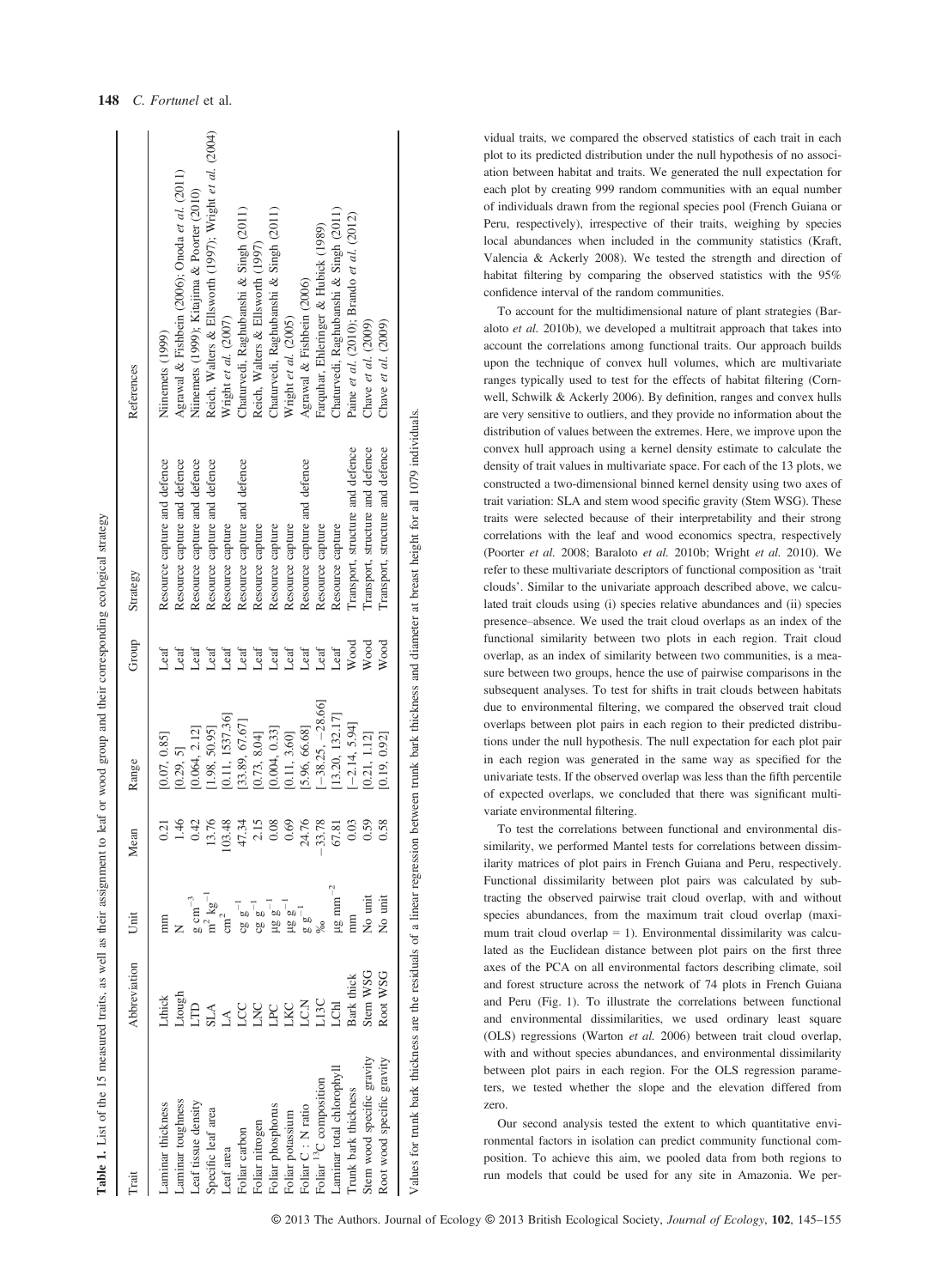formed stepwise regressions between each of the 15 community mean traits and five key environmental factors (mean annual rainfall, dry season length, soil sand content, soil C : N ratio and stand mean DBH) for the 13 studied plots. We used AICc, the smallsample-size-corrected version of Akaike Information Criterion (Kadane & Lazar 2004), to select the best linear model in order to test for significant effects of environmental factors on community mean traits. We then used the model-averaged estimates of the best linear models selected by AICc (Burnham & Anderson 2004) to predict community mean traits in the 61 other plots from their environmental factors alone. To evaluate the validity of our predictions, we calculated the community functional composition we expect in the 61 plots using species relative abundance in each of the 61 plots and assuming that species traits in those plots were similar to those determined in the 13 plots. When a species occurring in one of the 61 plots was not represented by the species measured in the 13 studied plots (18% of species in the data set), we used the trait means from the closest taxonomic level (genus or family). We tested the accuracy of our predictive framework using standard major axis (SMA) regressions between the 'predicted' and 'calculated' community mean traits, with and without species abundances. For the SMA regression parameters, we tested whether the slope differed from one and whether the elevation differed from zero.

All analyses were conducted in the R 2.15.3 statistical platform (R Development Core Team 2011), using packages ade4 (Dray & Dufour 2007), KernSmooth (Wand 1994), glmulti (Calcagno & de Mazancourt 2010), smatr (Warton et al. 2006) and vegan (Oksanen et al. 2012).

## **Results**

At the community level, leaf trait values were similar in both regions, with the sole exception that mean leaf phosphorus content was lower in French Guiana than in Peru ( $F = 18.66$ , d.f. = 1,  $P < 0.01$ ). Trees tended to have thicker bark and denser wood in French Guiana than in Peru (bark thickness:  $F = 16.89$ , d.f. = 1,  $P < 0.01$ , stem WSG:  $F = 4.19$ , d.f. = 1,  $P = 0.065$ , root WSG:  $F = 4.39$ , d.f. = 1,  $P = 0.060$ ). Most traits showed strong signatures of environmental filtering in each of the three habitats in both regions, in that observed trait means, ranges and variances tended to differ from the expected values produced by the null models (Fig. 2 and see Table S3 for complete results).

Community-weighted mean (CWM) stem WSG was greater than expected in white-sand forests, whereas it was lower than expected in terra firme and seasonally flooded forests (Fig. 2). CWM root WSG generally showed the same pattern among habitats as CWM stem WSG (Table S3), because stem and root wood densities were strongly correlated ( $R = 0.47$ ,  $P \leq 0.0001$ ). Observed CWM values of leaf traits linked with resource acquisition (SLA, leaf area, leaf nitrogen, phosphorus and potassium contents) were lower than expected in whitesand forests, whereas they were greater than expected in terra firme and seasonally flooded forests (Fig. 2 and Table S3). Conversely, CWM values for leaf traits pertaining to resource conservation and plant defence (leaf thickness, toughness, carbon content and C : N ratio) were greater than expected in white-sand forests, and lower than expected in terra firme and seasonally flooded forests (Table S3). CWM values of trunk



Fig. 2. Environmental filtering on community-weighted mean (CWM) traits defining the two axes of tropical tree vegetative strategy: stem wood specific gravity (Stem WSG) for the wood economics spectrum and specific leaf area for the leaf economics spectrum. For each of the 13 studied plots, the observed CWM trait (arrow) is plotted along its null model (line whose colour matches the corresponding arrow). To emphasize the filtering among habitats, the observed plot value and its null model are plotted for (a) seasonally flooded  $(n = 4)$ , (b) terra firme  $(n = 5)$  and (c) white-sand  $(n = 4)$  plots in French Guiana and Peru. Note that some arrows may overlap. Stars indicate significant deviation from the null expectation. Complete results for all 15 CWM traits are given in Table S3.

bark thickness, leaf tissue density,  $^{13}$ C composition and chlorophyll content deviated from the null expectation in most habitats, but showed no consistent pattern across habitat types. Community-unweighted mean traits (based on presence–absence) showed generally similar patterns, though less often detected: patterns of environmental filtering were detected in 82.2% of the cases for community-unweighted means vs. in 99.6% of the cases for CWM traits (Table S3).

Observed ranges and variances of most community traits differed from the null expectation in all three habitats (Table S3). In particular, the ranges of community wood traits (e.g. root WSG) and leaf traits pertaining to the resource acquisition-conservation trade-off (e.g. leaf C : N ratio) were lower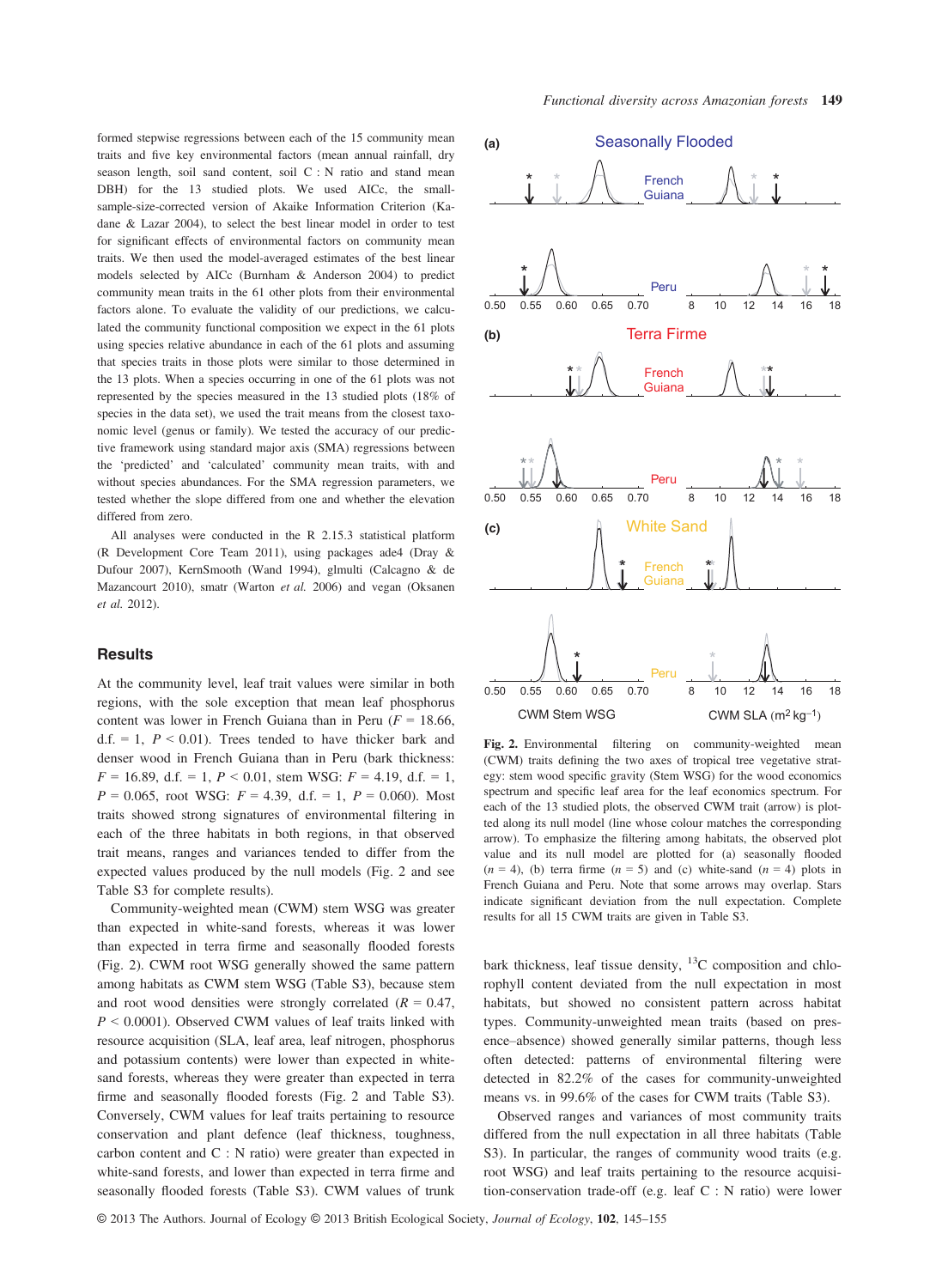overall than expected (Table S3). The ranges of communityweighted traits were reduced in most habitats, while the ranges of community-unweighted traits were generally greater than expected across habitats. The variances of community wood traits (e.g. stem and root specific wood gravity) and leaf traits pertaining to the resource acquisition-conservation tradeoff (e.g. SLA, leaf C : N ratio) were in general lower than expected (Table S3). However, the variances of other community traits such as leaf nutrient contents generally showed no clear pattern across habitats. The reduction in variance of community traits across habitats was stronger overall when species abundance was taken into account.

Trait clouds, integrating either species relative abundances or species presence–absence, shifted significantly among the three habitats in both French Guiana and Peru (Fig. 3, see Figs S1 and S2 for complete results), further confirming the effect of environmental filtering on whole-plant functional strategy. Trait clouds showed less overlap between habitats than predicted by the null model in both regions, the pattern being more pronounced when trait clouds integrated species abundances (Figs 3, S1 and S2). With their sturdier leaves and denser wood, white-sand forests were significantly distinct from terra firme and seasonally flooded forests (Figs 3, S1 and S2). In addition, seasonally flooded forests had less dense wood than both terra firme and white-sand forests (Figs 3, S1 and S2). Although seasonally flooded forests in Peru included varzea and igapo forests, the trait clouds in both forest types showed similar overlaps with terra firme and white-sand forests (Fig. S2).

Together, climate, soil and stand factors represented important factors driving the environmental dissimilarity between plot pairs among and within habitats in both French Guiana and Peru (Figs 4 and S3). Whether functional dissimilarity integrated species abundances or not, Mantel tests consistently showed that functional and environmental dissimilarity matrices between plot pairs were significantly correlated in French Guiana and less so in Peru (Figs 4 and S3). The SMA regressions illustrated that functional dissimilarity between plot pairs decreased with increasing environmental dissimilarity in both regions (Figs 4 and S3), suggesting that community functional composition can be quantitatively explained by environmental factors.

Whereas the best linear models relating community functional composition to five key environmental factors varied among the 15 community mean traits, we found that most community mean traits were best explained when combining climate, soil and forest structure factors (see Table S4). For instance, community mean leaf carbon content was best explained with a combination of dry season length, soil sand content and plot mean stem diameter at breast height. Similarly, community mean leaf nitrogen content was best explained by soil C : N ratio and plot mean stem diameter at breast height. CWM SLA was best explained by soil chemistry, while community-unweighted mean SLA was best



Fig. 3. Bivariate differences in community trait clouds between habitats. Trait clouds were built in wood (Stem WSG) and leaf (specific leaf area) dimensions, integrating species abundances. Above the diagonal (a, b, d): Trait cloud overlap between habitats. Overlaps are given in the top-left corner for one plot per habitat in French Guiana. Colours indicate habitats as in Fig. 1. Below the diagonal (c, e, f): Trait cloud differentiation between habitats. Observed overlaps between plot pairs (arrows) are plotted along the distribution of overlaps between plot pairs in 999 simulations for terra firme (TF), seasonally flooded (SF) and white-sand (WS) plots. Test significances are given in the top-left corner for each plot pair. Colours indicate habitat comparisons (violet: SF-TF, green: SF-WS, orange: TF-WS). Complete results for all plot pairs in each region are given in Fig. S1.

© 2013 The Authors. Journal of Ecology © 2013 British Ecological Society, Journal of Ecology, 102, 145-155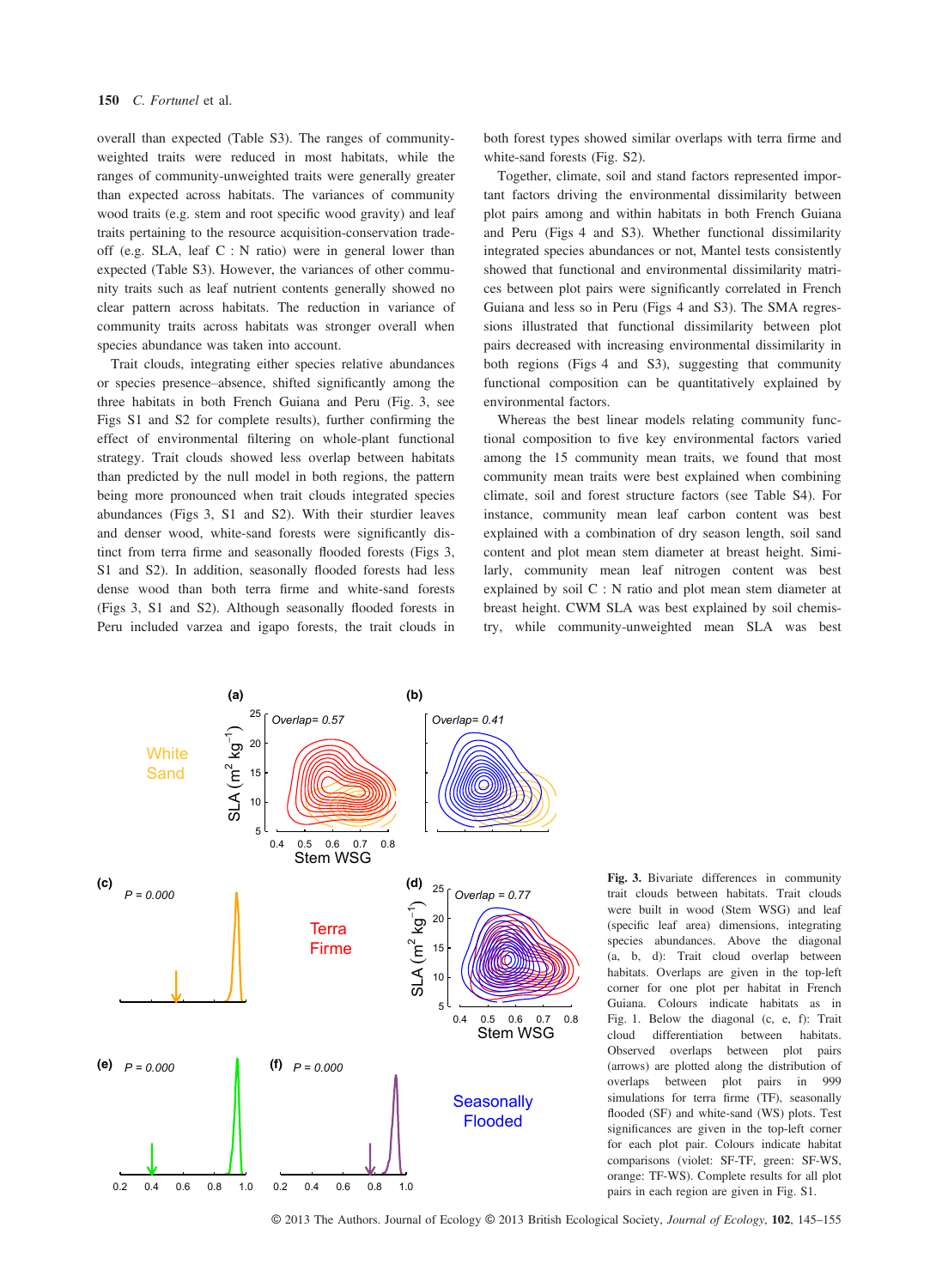

Fig. 4. Functional and environmental dissimilarities between plot pairs in (a) French Guiana ( $n = 6$  plots and 15 plot pairs) and (b) Peru ( $n = 7$ plots and 21 plot pairs). The Mantel tests between functional and environmental dissimilarities among plot pairs are indicated (\* $P < 0.05$ , n.s.: not significant). To illustrate these relationships, standard major axis regressions are drawn in solid line when the Mantel test is significant, in dashed line otherwise. Colours indicate habitat comparisons (blue: SF-SF, red: TF-TF, yellow: WS-WS, violet: SF-TF, green: SF-WS, orange: TF-WS). See Fig. 3 for habitat abbreviations.

explained by mean annual rainfall, soil sand content and plot mean stem diameter at breast height. Community mean stem WSG was best explained with a combination of mean annual rainfall, dry season length and plot mean stem diameter at breast height.

Using the model-averaged estimates of the best linear models relating the five environmental factors and each of the 15 community mean traits in the 13 plots (Table S5), we predicted the 15 community mean traits in the 61 other plots in the network for which traits were not measured, but for which environmental factors were available. Most of these 'predicted' community mean traits correlated well with the 'calculated' community mean traits that we estimated by combining the species abundance data we collected in the 61 additional plots and the species traits we measured in the 13 intensively studied plots (e.g. bark thickness, stem and root wood specific gravities, leaf thickness and toughness, SLA, leaf carbon, nitrogen, phosphorus and potassium contents, leaf C : N ratio and leaf 13C composition; Fig. 5 and see Fig. S4 for complete results). CWMs yielded slightly more accurate and less biased predictions than community-unweighted mean traits did (Fig. S4).

## **Discussion**

# STRONG ENVIRONMENTAL FILTERING ACROSS HABITATS IN LOWLAND AMAZONIAN FORESTS

Environmental filtering consistently shapes the functional composition of highly diverse tropical forests at large scales across the terra firme, seasonally flooded and white-sand forests of lowland Amazonia (Figs 2, 3, S1 and S2, Table S3). Combining univariate and multivariate approaches, we show that environmental filters have convergent effects on leaf and wood strategies: white-sand forests had denser wood and sturdier leaves with lower nutrient contents than terra firme and



Fig. 5. Calculated and predicted community-weighted mean (CWM) traits in 61 plots for (a) stem wood specific gravity (Stem WSG) and (b) specific leaf area. The dashed and solid lines indicate the 1 : 1 slope and standard major axis (SMA) regressions, respectively. SMA equations and  $R<sup>2</sup>$  are given with significance tests. The tests on SMA regression parameters indicate whether the slope differs from 1 and whether the intercept differs from 0 (\*\*\*P < 0.0001). Colours indicate habitat type (blue: seasonally flooded, red: terra firme, yellow: white sand).

© 2013 The Authors. Journal of Ecology © 2013 British Ecological Society, Journal of Ecology, 102, 145–<sup>155</sup>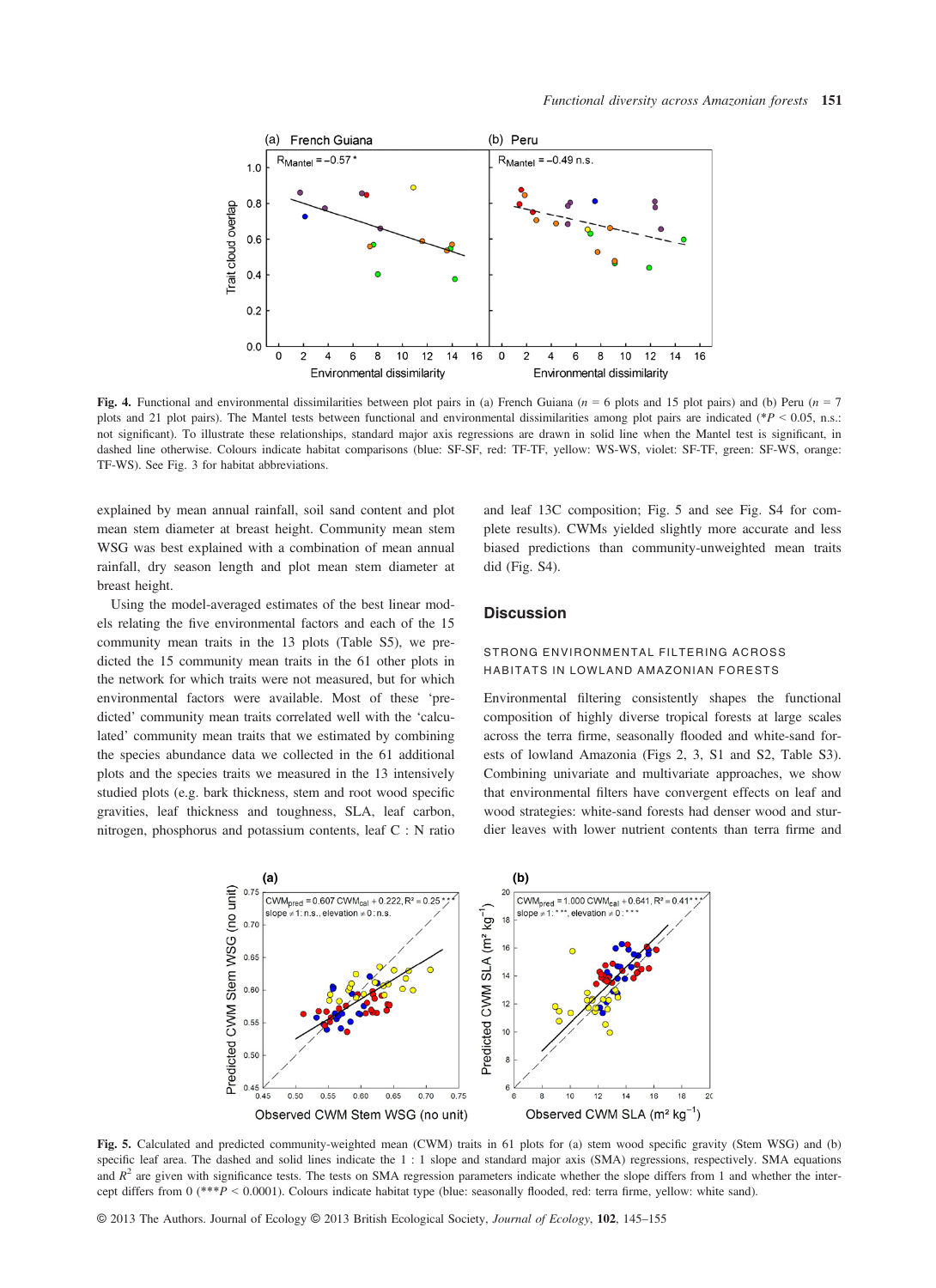seasonally flooded forests, whereas terra firme forests exhibited denser wood than seasonally flooded forests. Environmental filtering also reduced the range and variance of key community wood and leaf traits (e.g. stem and root wood specific gravities, SLA, leaf C : N ratio) in the three habitats, further confirming the importance of niche-based processes in lowland Amazonian forests. Although environmental filtering directionally affected the mean of most other community leaf traits, it did not consistently reduce their range and variance. Our results suggest that environmental filtering acts particularly upon key wood and leaf traits, re-emphasizing their contributions to the global spectra of leaf and wood economics (Wright et al. 2004; Baraloto et al. 2010b).

The effect of environmental filtering on community trait statistics was generally stronger when integrating species abundances (Table S3). In particular, the effect of environmental filtering on the mean and variance of community traits was detected more often when accounting for species abundances. Environmental filtering more consistently reduced the range of community traits when including species relative abundance, but increased it when including species presence– absence. Thus, environmental filtering determines species relative abundance more strongly than species presence–absence, which further suggests the significant role of environmental filters on species recruitment and establishment in the local communities (Keddy 1992; Belyea & Lancaster 1999).

Although French Guianan forests have less fertile soils, longer dry seasons and greater above-ground biomass than Peruvian forests (Baraloto et al. 2011), environmental filtering acted similarly on community functional composition among the three habitats in both regions. Even though seasonally flooded forests in Peru included both varzea forests with relatively rich soils and igapo forests with relatively poor soils, the signature of environmental filtering was similar in both seasonally forest types. Interestingly, environmental filtering on community functional composition was independent of the relative area that each habitat covers in the Amazon basin: environmental filtering was strong in rare and extreme habitats (i.e. seasonally flooded and white-sand forests) as well as in the most common habitat (i.e. terra firme forests). Our study thus extends on previous research showing the importance of environmental filtering in tropical forests (ter Steege et al. 2006; Engelbrecht et al. 2007; Kraft, Valencia & Ackerly 2008; Paine et al. 2011; Katabuchi et al. 2012) to demonstrate that environmental gradients underlie directional shifts in community functional composition across lowland Amazonian forests.

Contrasting environmental conditions in terms of climate, soil and forest structure favour different ecological strategies for both leaf and wood axes among habitats. The poor soils and frequent drought stress of white-sand forests favour species with resource conservation strategies (sensu Grime 1974), whereas the fertile soils and high water availability of terra firme and seasonally flooded forests support species with rapid growth strategies. The pattern was more pronounced in seasonally flooded forests in accordance with its more frequent disturbance and thus more rapid forest turnover (Ferry et al. 2010). The least 'stressful' abiotic conditions of terra firme forests also strongly filtered community functional composition, as found in previous studies (Muller-Landau 2004; Wright et al. 2006; Liu et al. 2012). We interpret this result as an indication of the potential importance of the interplay between abiotic filters and biotic filters in community assembly (Belyea & Lancaster 1999; Lortie et al. 2004): species establishing in a local environment must not only tolerate the local abiotic conditions but also cope with negative interactions with other plant species (e.g. competition) as well as with other organisms (e.g. herbivory, attack by soil pathogens). We found in earlier work that terra firme forests exhibit a high density of large stems, resulting in greater aboveground biomass than found in seasonally flooded or whitesand forests (Baraloto et al. 2011). This result suggests that individual trees establishing in terra firme forests are probably filtered by the strong competition with large established stems for resources, both above-ground for light and below-ground for nutrients (Tilman 1990; Craine 2005). Similarly, the environmental filtering observed in white-sand forests may be magnified by natural enemies (Fine, Mesones & Coley 2004; Smith & Sibly 2008). The higher costs of herbivory in these forests can indeed select for species with functional strategies favouring defence (Fine et al. 2006).

# PREDICTING COMMUNITY FUNCTIONAL COMPOSITION ACROSS ENVIRONMENTAL GRADIENTS IN LOWLAND AMAZONIAN FORESTS

An important goal for ecologists is to predict spatial distributions of community functional composition, for which we need a precise description of spatial environmental variation. In this study, we described abiotic (climate and soil) and biotic (forest structure) environmental factors in a network of lowland Amazonian forests. In both studied regions across Amazonia, the multivariate distance between plot pairs calculated from climate, soil and stand factors captured quantitative environmental dissimilarities that go beyond the qualitative description of habitat types. In particular, plots from habitats that we categorized as the same habitat type appeared sometimes more environmentally dissimilar than plots from different habitats. For example, environmental dissimilarity was sometimes greater among white-sand plots than between white-sand and terra firme plots (Figs 4 and S3). Quantifying these environmental variables allows a better understanding of how community functional composition changes across broad environmental gradients (Swenson, Anglada-Cordero & Barone 2010). In fact, we found that community functional dissimilarity correlated with environmental dissimilarity in 13 intensively studied plots across both studied regions (Figs 4 and S3).

Furthermore, five key environmental factors describing variation in climate, soil and forest structure explained an important proportion of the spatial variation in community functional composition: linear combinations of these environmental factors correlated well with community functional composition in the 13 intensively studied plots (Table S4). In particular, decreasing soil fertility and increasing soil sand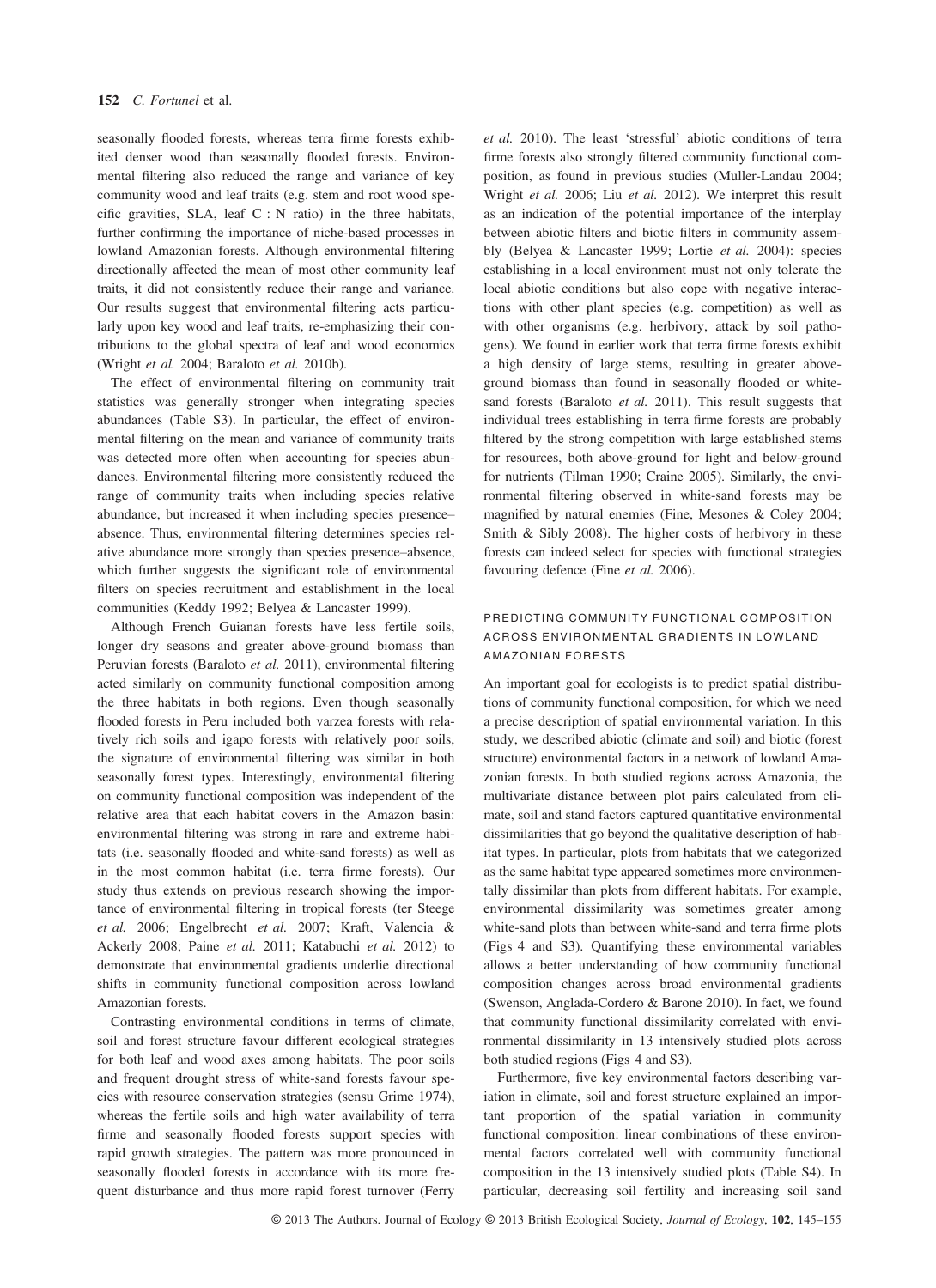content, describing the first environmental axis (Fig. 1), are associated with decreasing SLA and leaf nitrogen content, but with increasing leaf toughness and C : N ratio. Hence, poorer soils relate to leaf traits associated with resource conservation strategies (Wright et al. 2004; Chaturvedi, Raghubanshi & Singh 2011; Onoda et al. 2011), including leaf defence against herbivores and pathogens (Agrawal & Fishbein 2006; Fine *et al.* 2006). Decreasing dry season length and forest mean diameter at breast height, describing the second environmental axis (Fig. 1), correlates with decreasing leaf toughness and leaf carbon isotopic descriptors that are linked to plant water use (Farquhar, Ehleringer & Hubick 1989), but with increasing community mean bark thickness, stem WSG, leaf area and C : N ratio. A longer dry season thus simultaneously filters for wood traits related to resource conservation, and conversely for leaf traits related to resource acquisition (Table S4), suggesting that tropical trees can invest differentially in wood and leaf tissues to optimize their performance across environmental gradients. The functional significance of bark thickness in tropical forests is still unclear (Paine et al. 2010), but our results suggest that bark thickness could be related to climatic parameters. Additionally, changes in leaf area could also be affected by climate, because smaller leaves could better avoid overheating by limiting the surface irradiated by the sun. Hence, community functional composition shifts according to quantitative changes in environmental factors (Fyllas et al. 2009; Ordonez et al. 2009): less fertile soils, drier climate and smaller diameter stands shift community functional composition towards species with greater leaf and wood tissue densities, and thus slower growth, but higher survival through greater resource conservation and investment in defence. Such variations in community functional composition may in turn translate into differences in ecosystem processes, such as carbon storage (de Deyn, Cornelissen & Bardgett 2008).

Moreover, the relationships we derived between environmental factors and community mean traits allowed us to accurately predict 12 of the 15 community mean traits in 61 additional forest plots in our data set using environmental data alone (Figs 5 and S4). Community mean wood and leaf traits (e.g. trunk bark thickness, stem and root wood specific gravities, SLA, leaf thickness and toughness, and leaf nutrient contents) overall showed small deviations between predicted and calculated values. Predictions of community mean root WSG were underestimated when including species abundances, whereas predictions were improved when accounting for species presence–absence. However, predicted community mean leaf tissue density, leaf area and leaf chlorophyll content were generally underestimated in comparison with their calculated values. This deviation between predicted and calculated values could be due to the variability of these particular traits along environmental gradients or to the fact that our environmental descriptors did not capture the factors influencing these particular traits. Although we could not satisfyingly predict three community mean traits, we accurately predicted 12 community mean traits that are linked to the resource acquisition-conservation trade-off, and especially the

community mean traits that showed inconsistent patterns across habitats (namely trunk bark thickness, leaf  $^{13}$ C composition and leaf chlorophyll content).

# IMPLICATIONS FOR PREDICTING THE RESPONSE OF TROPICAL FORESTS TO GLOBAL CHANGES

Community functional composition of Amazonian forests can thus be predicted from environmental factors that are relatively easy to determine in the field, or that can be extracted from existing environmental maps and remote sensing methods (Landsberg 2003; Asner & Alencar 2010). For instance, soil factors such as chemical, physical and morphological characteristics could be extracted from geological or pedological maps (Quesada et al. 2011), whereas climate factors such as rainfall or dry season length, and forest structure factors such as forest type and structure could be obtained by remote sensing (Anderson et al. 2009; Asner & Alencar 2010; Ryan et al. 2012). In this way, our study provides a framework to predict the functional composition of the vast tracts of tropical forests where detailed ecological studies have not been conducted. Finally, as our framework integrates quantitative climate, soil and stand factors, direct extensions of our models could be integrated to predict the degree to which climate and land use changes would shift community functional composition. Extrapolation from our study may thus prove valuable across the many tropical forests that represent major contributors to global biodiversity and biogeochemical cycling, but that face threats from land use and climate change (Malhi et al. 2008; Asner, Loarie & Heyder 2010).

To conclude, we report predictable directional shifts in community functional composition across Amazonian forests, with consistent environmental filtering for denser leaf, stem and root tissues in dry and poor soil environments. Our results underline the importance of environmental filtering to community functional composition in these hyperdiverse forests and provide a robust predictive framework for modelling the impacts of global changes on tree functional diversity.

#### Acknowledgements

We thank the many colleagues who participated in field work in French Guiana, especially Marcos Ríos, Elvis Valderrama, Julien Engel, Seth Kauppinen, Alec Baxt, Benjamin Leudet, Benoit Burban, Jean-Yves Goret and Greg Lamarre; and in Peru, especially Italo Mesones, Nallarett Dávila, Julio Sanchez, Julio Grandez Rios, Fabio and Milka Casado, and Tracy Misiewicz. Sandra Patiño graciously supplied some of the wood tissue analyses. We thank Peru's Ministerio del Ambiente for granting permits for this research. We are grateful to Gerlinde De Deyn, Lourens Poorter and an anonymous referee for their constructive comments. Research was supported by a collaborative NSF DEB-0743103/0743800 to CB and PVAF; and by an INRA Package grant to CB. This work has benefited from an 'Investissement d'Avenir' grant managed by Agence Nationale de la Recherche (CEBA, ref. ANR-10-LABX-0025). The data reported in this paper are in the process of being released in a public archive and are currently available from the authors upon request.

# **References**

Agrawal, A.A. & Fishbein, M. (2006) Plant defense syndromes. Ecology, 87, S132–S149.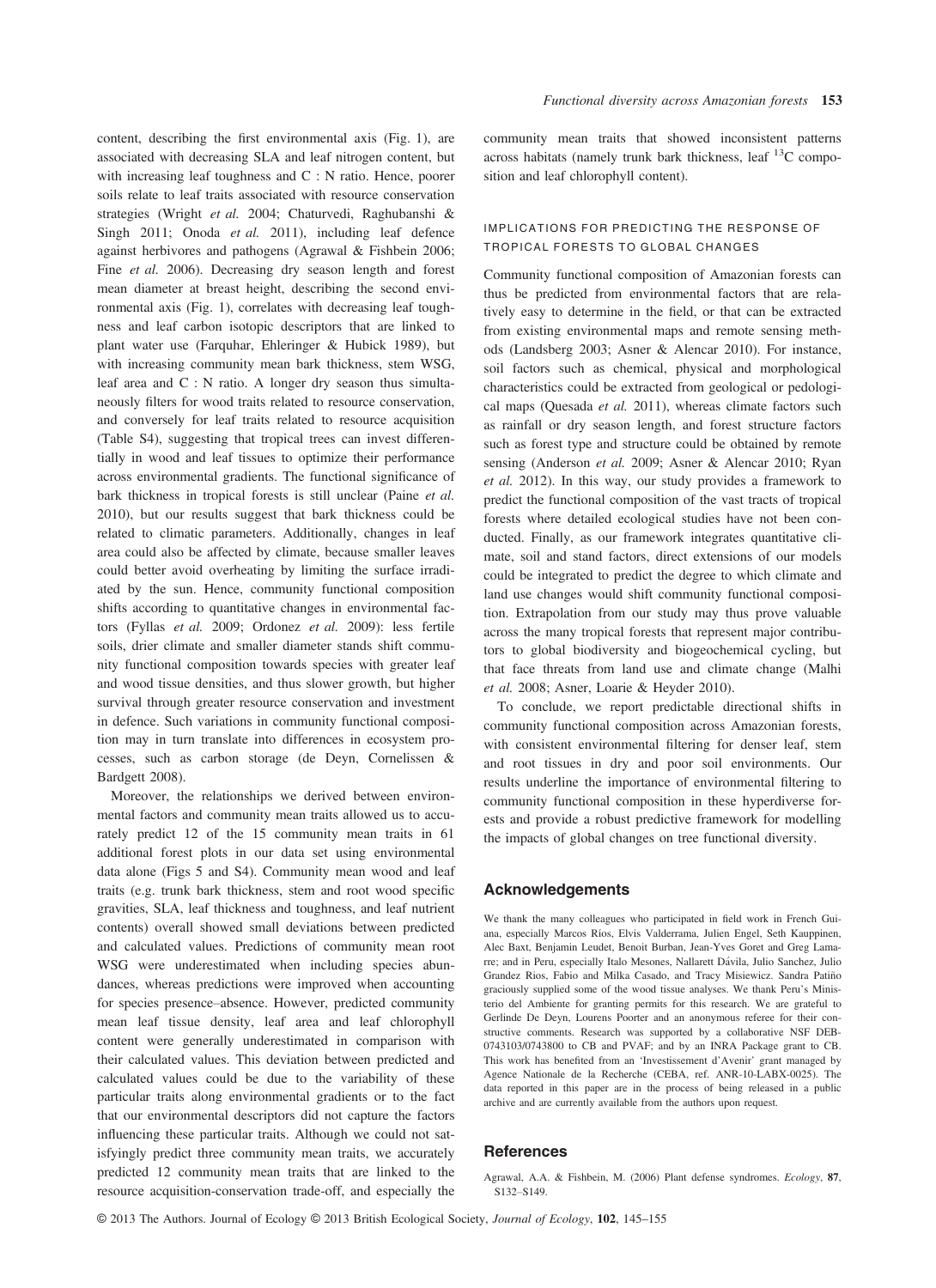#### 154 C. Fortunel et al.

- Anderson, L.O., Malhi, Y., Ladle, R.J., Aragao, L., Shimabukuro, Y., Phillips, O.L. et al. (2009) Influence of landscape heterogeneity on spatial patterns of wood productivity, wood specific density and above ground biomass in Amazonia. Biogeosciences, 6, 1883–1902.
- Asner, G.P. & Alencar, A. (2010) Drought impacts on the Amazon forest: the remote sensing perspective. New Phytologist. 187, 569–578.
- remote sensing perspective. New Phytologist, **187**, 569–578.<br>Asner, G.P., Loarie, S.R. & Heyder, U. (2010) Combined effects of climate and land-use change on the future of humid tropical forests. Conservation Letters. 3. 395-403.
- Letters, 3, 395–403.<br>Baraloto, C., Paine, C.E.T., Patiño, S., Bonal, D., Herault, B. & Chave, J. (2010a) Functional trait variation and sampling strategies in species-rich plant communities. Functional Ecology, 24, 208–216.
- Baraloto, C., Paine, C.E.T., Poorter, L., Beauchene, J., Bonal, D., Domenach, A.M., Hérault, B., Patiño, S., Roggy, J.C. & Chave, J. (2010b) Decoupled leaf and stem economics in rain forest trees. Ecology Letters, 13, 1338–1347.
- Baraloto, C., Rabaud, S., Molto, Q., Blanc, L., Fortunel, C., Hérault, B., Davila, N., Mesones, I., Rios, M., Valderrama, E. & Fine, P.V.A. (2011) Disentangling stand and environmental correlates of aboveground biomass in Amazonian forests. Global Change Biology, 17, 2677–2688.
- Baraloto, C., Molto, Q., Rabaud, S., Hérault, B., Valencia, R., Blanc, L., Fine, P.V.A. & Thompson, J. (2013) Rapid simultaneous estimation of aboveground biomass and tree diversity across Neotropical forests: a comparison of field inventory methods. Biotropica, 45, 288–298.
- Belyea, L.R. & Lancaster, J. (1999) Assembly rules within a contingent ecology. Oikos, 86, 402–416.
- Berry, S.L. & Roderick, M.L. (2002) Estimating mixtures of leaf functional types using continental-scale satellite and climatic data. Global Ecology and Biogeography, 11, 23–39.
- Brando, P.M., Nepstad, D.C., Balch, J.K., Bolker, B., Christman, M.C., Coe, M. & Putz, F.E. (2012) Fire-induced tree mortality in a neotropical forest: the roles of bark traits, tree size, wood density and fire behavior. Global Change Biology, 18, 630–641.
- Burnham, K.P. & Anderson, D.R. (2004) Multimodel inference understanding AIC and BIC in model selection. Sociological Methods & Research, 33, 261–304.
- Calcagno, V. & de Mazancourt, C. (2010) glmulti: an R package for easy automated model selection with (generalized) linear models. Journal of Statistical
- Software, 34, 1-29.<br>Chapin, F.S., BretHarte, M.S., Hobbie, S.E. & Zhong, H.L. (1996) Plant functional types as predictors of transient responses of arctic vegetation to global change. Journal of Vegetation Science, 7, 347–358.
- Chaturvedi, R.K., Raghubanshi, A.S. & Singh, J.S. (2011) Leaf attributes and tree growth in a tropical dry forest. Journal of Vegetation Science, 22, 917-931.
- Chave, J., Coomes, D., Jansen, S., Lewis, S.L., Swenson, N.G. & Zanne, A.E. (2009) Towards a worldwide wood economics spectrum. Ecology Letters, 12, 351–366.
- Cingolani, A.M., Cabido, M., Gurvich, D.E., Renison, D. & Diaz, S. (2007) Filtering processes in the assembly of plant communities: are species presence and abundance driven by the same traits? Journal of Vegetation Science, 18, 911–920.
- Coates, K.D., Lilles, E.B. & Astrup, R. (2013) Competitive interactions across a soil fertility gradient in a multispecies forest. Journal of Ecology, 101, 806–818.
- Cornwell, W.K. & Ackerly, D.D. (2009) Community assembly and shifts in plant trait distributions across an environmental gradient in coastal California. Ecological Monographs, 79, 109–126.
- Cornwell, W.K., Schwilk, D.W. & Ackerly, D.D. (2006) A trait-based test for habitat filtering: convex hull volume. Ecology, 87, 1465–1471.
- Craine, J.M. (2005) Reconciling plant strategy theories of Grime and Tilman. Journal of Ecology, 93, 1041–1052.
- de Deyn, G.B., Cornelissen, J.H.C. & Bardgett, R.D. (2008) Plant functional traits and soil carbon sequestration in contrasting biomes. Ecology Letters, 11, 516–531.
- Dray, S. & Dufour, A.B. (2007) The ade4 package: implementing the duality diagram for ecologists. Journal of Statistical Software, 22, 1–20.
- Engelbrecht, B.M.J., Comita, L.S., Condit, R., Kursar, T.A., Tyree, M.T., Turner, B.L. & Hubbell, S.P. (2007) Drought sensitivity shapes species distribution patterns in tropical forests. Nature, 447, 80–82.
- Farquhar, G.D., Ehleringer, J.R. & Hubick, K.T. (1989) Carbon isotope discrimination and photosynthesis. Annual Review of Plant Physiology and Plant Molecular Biology, 40, 503–537.
- Ferry, B., Morneau, F., Bontemps, J.D., Blanc, L. & Freycon, V. (2010) Higher treefall rates on slopes and waterlogged soils result in lower stand biomass and productivity in a tropical rain forest. Journal of Ecology, 98, 106–116.
- Fine, P.V.A., Mesones, I. & Coley, P.D. (2004) Herbivores promote habitat specialization by trees in Amazonian forests. Science, 305, 663–665.
- Fine, P.V.A., Miller, Z.J., Mesones, I., Irazuzta, S., Appel, H.M., Stevens, M.H.H., Saaksjarvi, I., Schultz, L.C. & Coley, P.D. (2006) The growthdefense trade-off and habitat specialization by plants in Amazonian forests.
- Ecology, 87, S150–S162.<br>Fortunel, C., Fine, P.V.A. & Baraloto, C. (2012) Leaf, stem and root tissue strategies across 758 Neotropical tree species. Functional Ecology, 26, 1153–1161.
- Fyllas, N.M., Patino, S., Baker, T.R., Nardoto, G.B., Martinelli, L.A., Quesada, C.A. et al. (2009) Basin-wide variations in foliar properties of Amazonian forest: phylogeny, soils and climate. Biogeosciences, 6, 2677–2708.
- Grime, J.P. (1974) Vegetation classification by reference to strategies. Nature,
- 250, 26–31. Harrison, S.P., Prentice, I.C., Barboni, D., Kohfeld, K.E., Ni, J. & Sutra, J.P. (2010) Ecophysiological and bioclimatic foundations for a global plant functional classification. Journal of Vegetation Science, 21, 300–317.
- Huston, M.A. (2012) Precipitation, soils, NPP, and biodiversity: resurrection of Albrecht's curve. Ecological Monographs, 82, 277–296.
- Ingram, T. & Shurin, J.B. (2009) Trait-based assembly and phylogenetic structure in northeast Pacific rockfish assemblages. Ecology, 90, 2444–2453.
- Kadane, J.B. & Lazar, N.A. (2004) Methods and criteria for model selection. Journal of the American Statistical Association, 99, 279–290.
- Katabuchi, M., Kurokawa, H., Davies, S.J., Tan, S. & Nakashizuka, T. (2012) Soil resource availability shapes community trait structure in a species-rich dipterocarp forest. Journal of Ecology, 100, 643–651.
- Keddy, P.A. (1992) Assembly and response rules two goals for predictive community ecology. Journal of Vegetation Science, 3, 157–164.
- Keith, D.A., Holman, L., Rodoreda, S., Lemmon, J. & Bedward, M. (2007) Plant functional types can predict decade-scale changes in fire-prone vegetation. Journal of Ecology, 95, 1324–1337.
- Kitajima, K. & Poorter, L. (2010) Tissue-level leaf toughness, but not lamina thickness, predicts sapling leaf lifespan and shade tolerance of tropical tree species. New Phytologist, 186, 708-721.
- Kraft, N.J.B., Valencia, R. & Ackerly, D.D. (2008) Functional traits and nichebased tree community assembly in an Amazonian forest. Science, 322, 580– 582.
- Landsberg, J. (2003) Modelling forest ecosystems: state of the art, challenges, and future directions. Canadian Journal of Forest Research, 33, 385–397.
- Laughlin, D.C., Fulé, P.Z., Huffman, D.W., Crouse, J. & Laliberté, E. (2011) Climatic constraints on trait-based forest assembly. Journal of Ecology, 99, 1489–1499.
- Lavergne, S., Mouquet, N., Thuiller, W. & Ronce, O. (2010) Biodiversity and climate change: integrating evolutionary and ecological responses of species and communities. Annual Review of Ecology, Evolution, and Systematics, 41, 321–350.
- Lavorel, S., Grigulis, K., McIntyre, S., Williams, N.S.G., Garden, D., Dorrough, J., Berman, S., Quétier, F., Thébault, A. & Bonis, A. (2008) Assessing functional diversity in the field: methodology matters! Functional Ecology, 22, 134–147.
- Lebrija-Trejos, E., Perez-Garcia, E.A., Meave, J.A., Bongers, F. & Poorter, L. (2010) Functional traits and environmental filtering drive community assembly in a species-rich tropical system. Ecology, 91, 386–398.
- Liu, X., Swenson, N.G., Wright, S.J., Zhang, L., Song, K., Du, Y., Zhang, J., Mi, X., Ren, H. & Ma, K. (2012) Covariation in plant functional traits and soil fertility within two species-rich forests. PLoS ONE, 7, e34767.
- Lortie, C.J., Brooker, R.W., Choler, P., Kikvidze, Z., Michalet, R., Pugnaire, F.I. & Callaway, R.M. (2004) Rethinking plant community theory. Oikos, 107, 433–438.
- Malhi, Y., Roberts, J.T., Betts, R.A., Killeen, T.J., Li, W.H. & Nobre, C.A. (2008) Climate change, deforestation, and the fate of the Amazon. Science,
- 319, 169–172. Muller-Landau, H.C. (2004) Interspecific and inter-site variation in wood specific gravity of tropical trees. Biotropica, 36, 20–32.
- Niinemets, U. (1999) Components of leaf dry mass per area thickness and density – alter leaf photosynthetic capacity in reverse directions in woody plants. New Phytologist, 144, 35–47.
- Oksanen, J.F., Blanchet, G., Kindt, R., Legendre, P., Minchin, P.R., O'Hara, R.B., Simpson, G.L., Solymos, P., Stevens, M.H.H. & Wagner, H. (2012) vegan: Community Ecology Package. R package version 2.0-3. http://CRAN. R-project.org/package=vegan.
- Onoda, Y., Westoby, M., Adler, P.B., Choong, A.M.F., Clissold, F.J., Cornelissen, J.H.C. et al. (2011) Global patterns of leaf mechanical properties. Ecology Letters, 14, 301–312.
- Ordonez, J.C., van Bodegom, P.M., Witte, J.P.M., Wright, I.J., Reich, P.B. & Aerts, R. (2009) A global study of relationships between leaf traits, climate